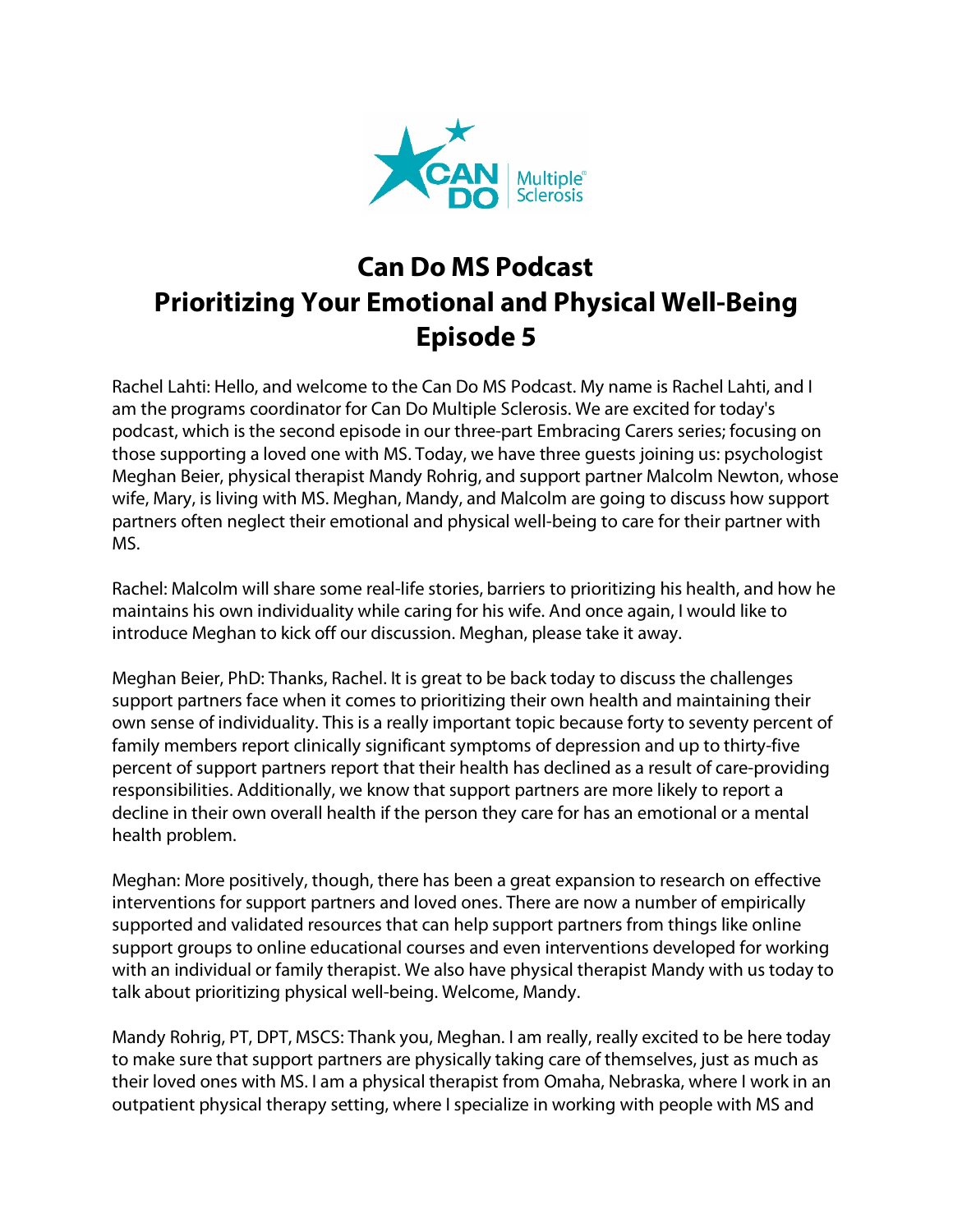their loved ones as well as individuals who have balance or vestibular disorders. So, since Can Do MS emphasizes care for the person with MS, we also emphasize a lot of self-care and selfprioritization for the individual who is supporting them as well. As an organization, we believe that both people are living with MS, just in distinctly different ways.

Mandy: So, physical health and physical wellness for the support partner may include primary care visits. It may include smoking cessation interventions. It might include weight management or preventive care such as mammograms or immunizations; making sure your blood pressure or your cholesterol is being monitored closely. And of course, my favorite, exercise. But more specific to MS, the support partner physical health may also include simply learning proper transfer techniques to help prevent injury or maybe encouraging the loved one who has MS to use an assistive device, so as to ease the burden of the caregiver. So, support partners, caregivers, loved ones-- whichever label you prefer; they are often selfless. They are people who prioritize their partner's physical health often over their own, making certain that they get to their doctor's visits and their physical therapy appointments, or their exercise classes, but rarely carve out that time for their own physical health, and that is why all of us are talking here today. So, Meghan, would you please tell us about our guest who is joining us on this podcast?

Meghan: Absolutely. So, today we are going to be speaking with Malcolm Newton. We are going to hear about him and his wife, Mary's story and the challenges he has faced in taking care of himself. Welcome, Malcolm. Will you please tell us a little bit about yourself and how you met your wife, Mary?

Malcolm Newton: Sure. We are both from Atlanta, Georgia. I work in the healthcare industry. I am a salesman, but also run a couple of little healthcare companies that I have started with different partners. My wife, Mary, and I actually met in carpool when we were five years old in kindergarten and we went to elementary, junior high, and high school, altogether for all 13 years, and we have been married for twenty-seven years together. Actually, dating before that about six years.

Meghan: What activities do you and Mary do now that keep you connected?

Malcolm: A lot of things that we do now are not too physically demanding. We have started to watch different shows on Netflix and Amazon. We also do some fair amount of card playing, which is a feat in itself because I was not a good card player when I started off and I did not really like playing cards, but it has got to be something that we do together. We do a small bit of traveling although that has gotten a lot more difficult in the past five years as she has got some vestibular issues as well. And we keep up with our daughter who is twenty-two and living in New York and trying to be a professional dancer.

Meghan: Do you remember your reaction when Mary was first diagnosed with MS?

Malcolm: It was December 26th at eight o'clock in the morning. My wife's primary care doctor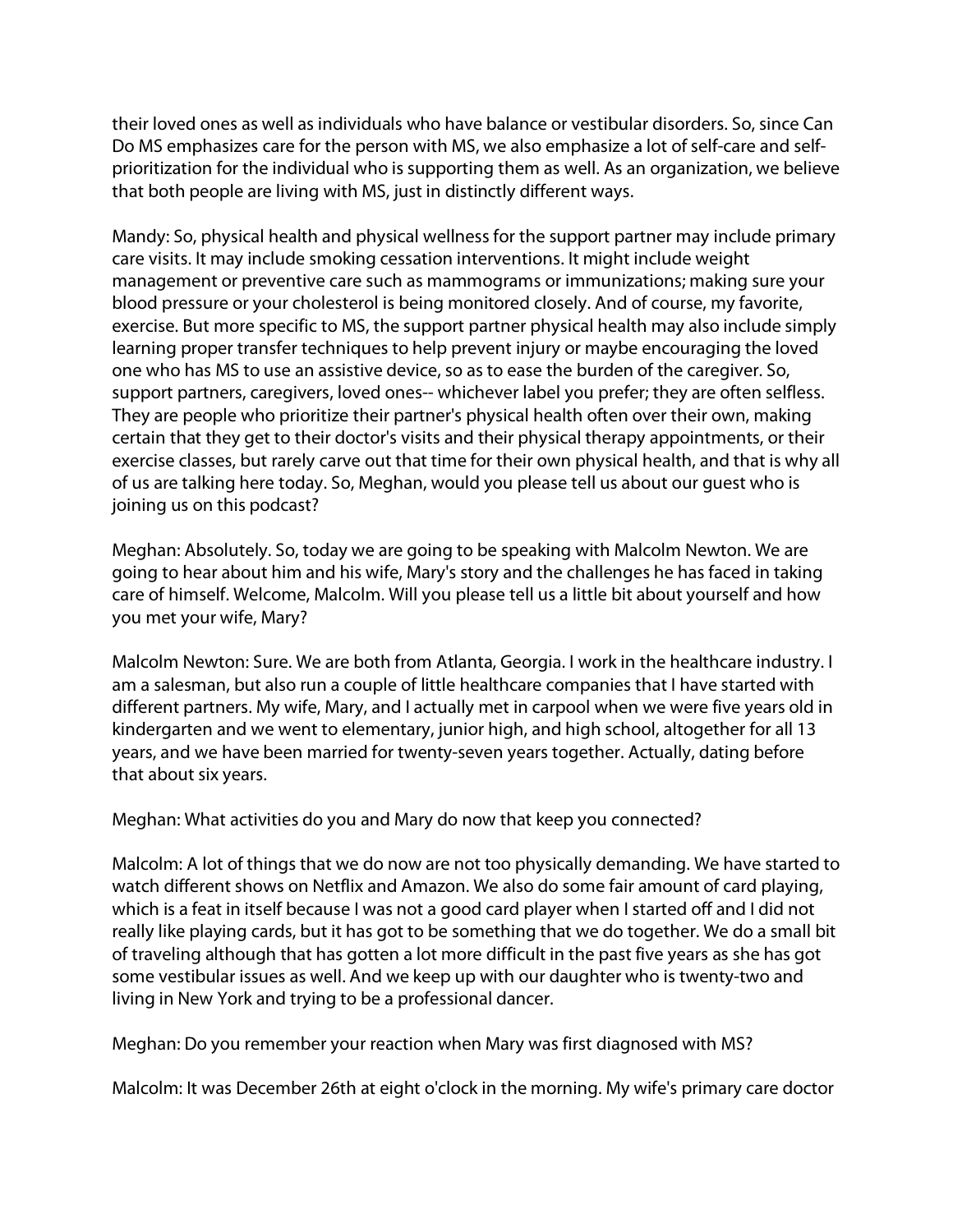called us, woke us up and said, "Hey, you know what? After some of these tests we have run, I think I want you to see a specialist. Worst case scenario, it could be MS," which led to a great, you know, rest of our Christmas vacation. And then, a very good, trusted friend of mine who was in Harvard Medical School at the time; he and I were talking, and Mary was there, and I was describing the symptoms that she was going through and without knowing what was going on he said, "Gosh, that sounds like MS to me." On our way home from that lunch, my reaction was not the greatest. I remember that to this day. But again, that was a long time ago. Then there is another doctor's visit two or three weeks later. The guy said, "Oh, no. It is not MS," which was a huge relief and then she had another relapse, I guess, three, four months later. And so, it kind of became more and more obvious to us that it obviously was MS, and then later that summer, we finally got into a very good doctor in Atlanta.

Malcolm: He told us, "Yep, it's MS." But, I had a couple of not-too brave reactions back in the day. We had only been married for two years. I think I was twenty-eight, and the prospect of having a wife that had MS, or a partner that had MS, was very scary. So, I was not, I did put on the bravest face.

Meghan: I am sure many people can relate to those feelings of fear. How long has Mary been living with MS at this point?

Malcolm: Twenty-five years.

Meghan: Twenty-five years. Okay, and what are the things that you support her with at this point, either emotionally, physically, cognitively?

Malcolm: On one hand, it does not seem like a lot but I think I think if I describe it, it would sound like a lot because I do the cooking and the cleaning, and the shopping, although we have gotten some folks to help us a little bit with the shopping and bring groceries over. We are not to the point where I have got to physically, totally help her get dressed. She can still drive. She can get in the car and go see her parents who are in assisted living place. But, I try to help her with getting to the car because she needs her scooter and that is kind of heavy to get in the car. So, I take it down and put it in the car and sometimes I will take her over there. But the list is long. Trying to keep the house or the apartment straight, walk the dog. Help her in-and-out of the shower so she does not fall. She is trying a new MS exercise program and she needs spotting, so I am making sure I am doing that. But obviously, this has built up over the last twenty-five years to where-- I am really just adding one more thing. And so, now, it does seem to take up quite a bit of time but that is what I am here for.

Meghan: Yeah, absolutely. I am going to turn it over to Mandy to see what question she has for you in terms of a physical therapy perspective.

Mandy: Malcolm, I am just curious. It sounds like you provide a lot of loving assistance to your wife, and I suspect right now it is somewhat instinctive, given that she has had MS for twentyfive years. Can you just tell us a little bit about some of the struggles and successes as you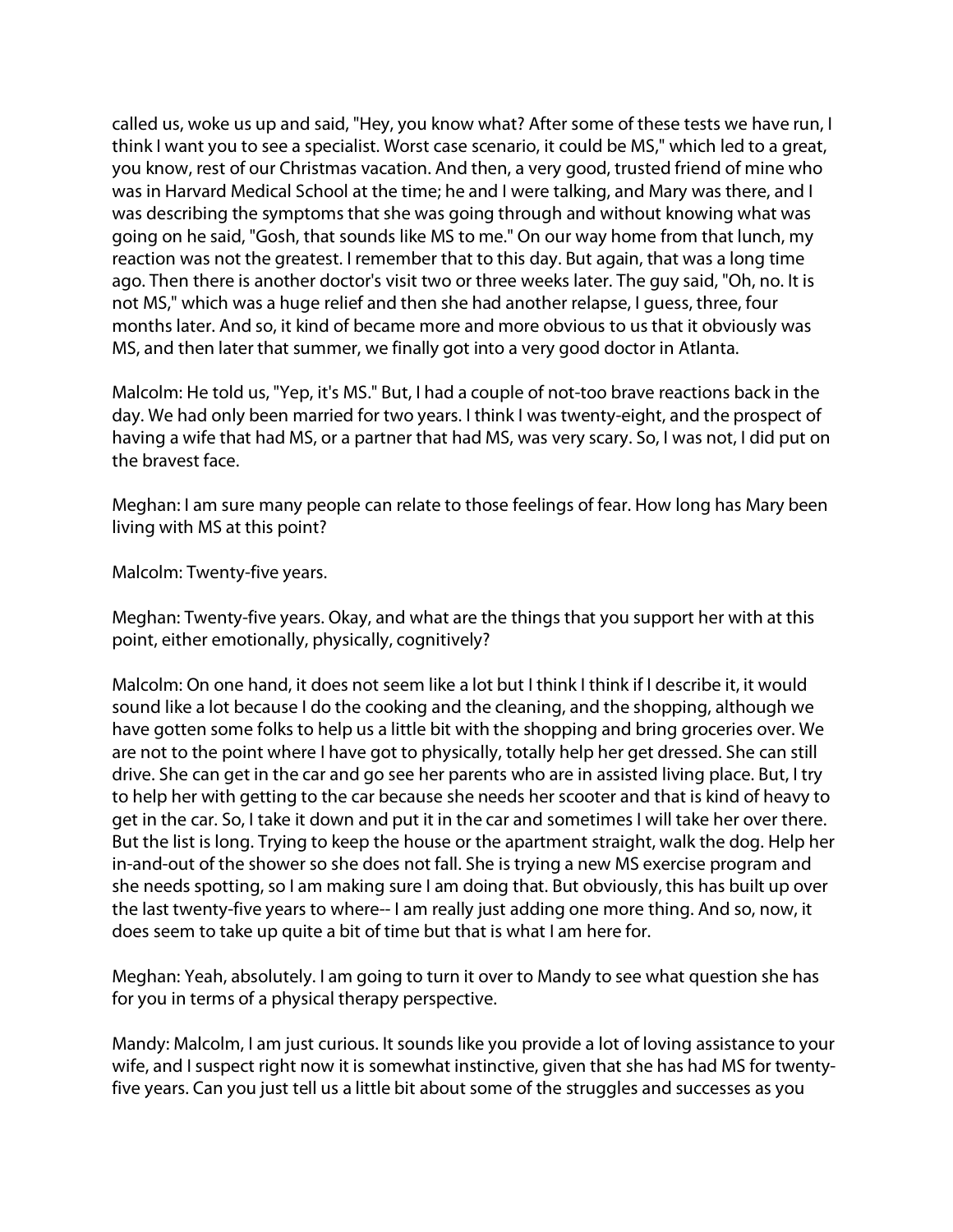transition to this greater need for her to have assistance?

Malcolm: Well, she is a very determined individual. Always has been. I am, I guess, I would say actually naturally kind of a caregiver for my fifty-three years of existence. That is kind of what I do, I guess. And so, I have probably overstepped my bounds too soon. She has probably tried to hold me off for too long. So, we had some troubles there where I did not let her "fall", I guess. You can put the fall in quotes sometimes, or sometimes it is literally fall. Well, I am not going to sit there and watch her fall but I did not let her sometimes try when she could have still tried and she would have to tell me, "Hey, I can still do this. Back off." And I would do it but I would back off and I would still try to be within arm's length, or I would just try to be there in case she did fall. But those were some of the struggles that we had through the first, you know, fifteen years, in particular the last five years. It has gotten to a point where some of her resistance to me helping is just going away because there have been some serious falls that have hurt, and it scared her and so she has gone. Really, five years ago, it was kind of cane, possibly walking, and then kind of cane, walking, cane, maybe to where it is either cane walker or scooter now, almost all the time.

Mandy: So, was it challenging to learn each other's cues or just kind of define those boundaries that were certainly always changing, right? Like, one day she needs help with one task and then the next day she may or may not need help with that task. How did you two work through that communication?

Malcolm: We saw her parents have an issue where they were trying to take a casserole to a friend who was sick and her parents are obviously older, and the last thing they needed to be doing was to be taking a casserole to a friend. Mary's mom fell and grabbed Mary's dad, pulled him down. There were injuries and all kind of things happened, and that escalated. Everybody in the family is trying to help them, and so, Mary and I had a discussion and I had to talk and said, "We do not need to get there because of pride or determination. We need to make sure that we are careful so that we do not make things harder on ourselves than they already are."

Mandy: Malcolm, I feel like you very lovely illustrated how it is often important for couples to consider use of assistive devices and tools, and ways to help themselves physically to keep them safer, and how sometimes using those types of tools are not just benefiting the person living with MS, right? They are benefiting both of you. So, shifting gears a little bit, Malcolm. Do you feel your medical health is a priority? Do you participate in regular doctor's visits and checkup?

Malcolm: No. I am just being honest. I am not a big--I just do not do that at the moment. I know I should. I know it does not make any sense, whatsoever, for me not to, but it is not a priority. My day is focused on work and trying to make money; taking care of her, and doing whatever little exercises I can for myself.

Mandy: So, it sounds like the barriers for you to participate in regular preventative healthcare,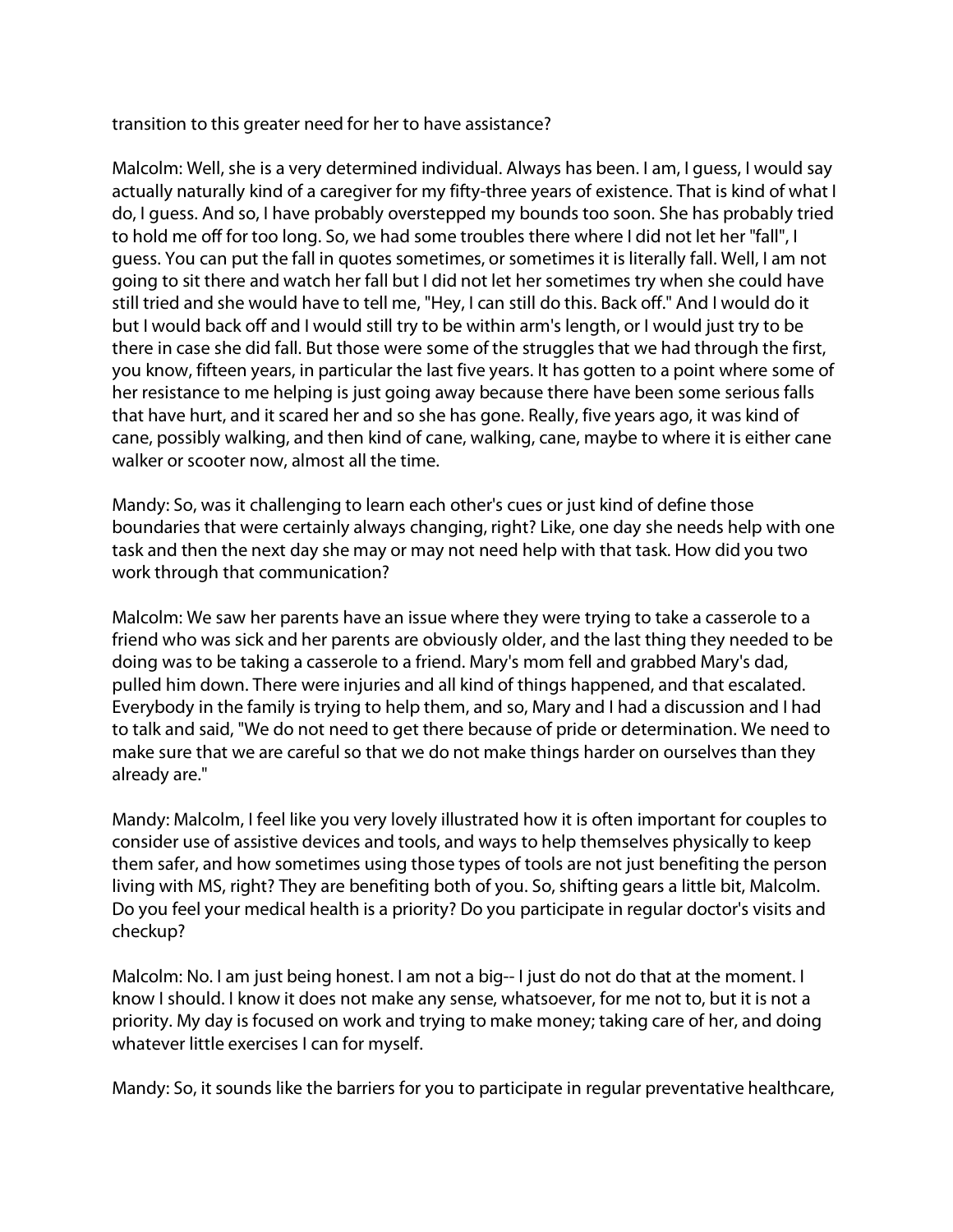regular doctor's visits are time and care-giving responsibilities.

Malcolm: If I went and I found out, "Hey, I have got something going on," you know, that might be the straw that breaks the camel's back. There is just a reluctance to go do that. Number one and number two, there is also a little thought in my mind. Well, I am pretty healthy.

Mandy: So, you mentioned that you exercised. Can you tell us a little bit about what exercise you do?

Malcolm: You got a group of good friends and we do, we play as much basketball as we can but your old man basketball. And we do a lot of it on the weekends, Saturday and Sunday, and then during the week, I try to do some weight training at night once I get kind of married to that after-dinner and that kind of stuff, and if I can go down to the weight room at our apartment, I will go down there. It is not hit-or-miss. There are times when it is good and easy, and I make sure that I go do it, but then there are other times where I just get too busy. Currently, right now, I am doing a good job of all of that. There is weight training and then I am playing basketball as much as I can. As much as my old knees will let me.

Mandy: How do you manage to find that time to exercise when you have listed all the things that you have to do in a regular day? Do you just say, "Hey, Mary, I am going to go and I am going to exercise. This is my time." Does she know that? Do you communicate that to her? How do you manage that?

Malcolm: She is on board with that, as well. I did my basketball for about ten or fifteen years. No, actually, fifteen years at least. And it got to the point where, if there was nothing important that had to be done on Sunday afternoon, but for some reason, "Hey, I do not want you to go," or, "Hey, let us go shopping," she would notice and I would notice, too, that I would get very, very grumpy towards the end of the afternoon saying, you know, my mind would be racing, "Hey, I need to go get this exercise. This release." Although, I would not say it sometimes. But we did come to an agreement that, you know, Sunday afternoon if it is not life-threatening, we are carving that out for me to go play basketball. She understands that I need to get out from time to time and just let off some steam, or get the positive energy flowing, or whatever that happens when people exercise.

Mandy: That is great. So, it sounds like you and Mary have developed a routine over the years that has allowed you to carve out that time, and you need communicated that together and made it very clear that, that is something that is important to you. So, Meghan, in addition to physical health, can you tell us a little bit about why emotional health is a priority, and the opportunity for Malcolm to give us some of his insights as well.

Meghan: So, I just wanted to follow-up a little bit on what you were just saying, Malcolm, is that exercise to you seems at least one way that you are managing your emotional health. Is emotional health a priority? And in what ways do you cope with the frustrations that come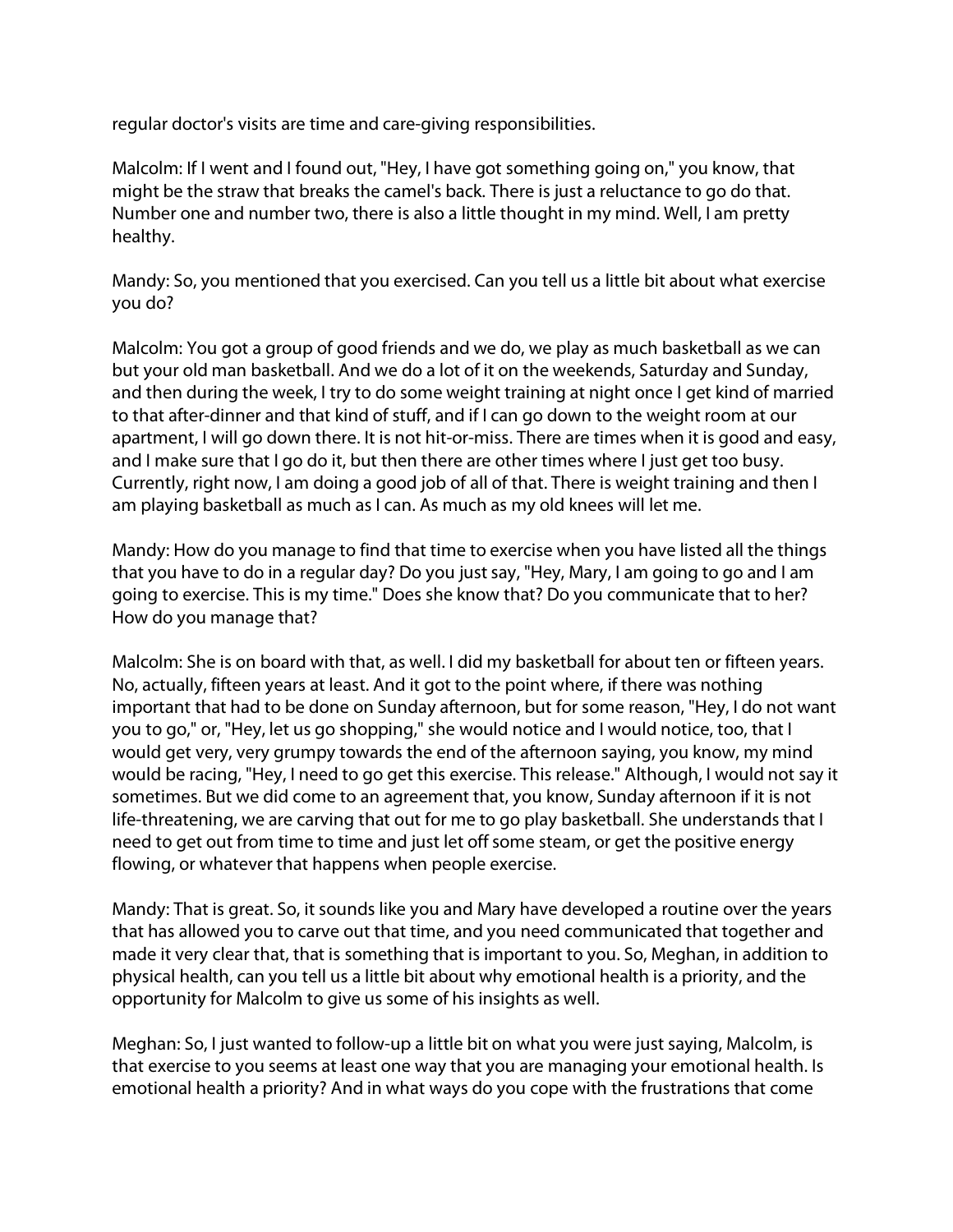along with, just all the day-to-day things that you have to do, and then also having MS as part of your life as well?

Malcolm: It is not a priority. This kind, like my physical health. I will be honest. And I have noticed there are times when things get more difficult or darker, I guess is the word, or you know, if she has to be going through a relapse. I tend to be more angry at things. Yeah, driving around the city. If people cut me off or they are not fast enough off the red light, I am a little or a lot more impatient. Again, by doing just a little bit of exercise during the days really does help with that. And then I have got a friend or two that, things get kind of rough, I can call them up and we can go to lunch and just kind of have a session where we download everything and say, "Hey, here is why things are kind of crappy right now." There are folks that will listen and then if things get really crappy, there are folks that will step up and step in, and try to help out. It is a struggle. There is no question about it.

Meghan: Sounds like you are managing those symptoms in some ways through your exercise and then you have a friend who is a really good support system. If you were making it a priority, not saying that you have to, but if you were making it a priority, what would look different?

Malcolm: Get involved in a group session. I am actually, physically, pretty close to some places that have some support groups. I could probably do that once a month, but I have not done that. I could possibly go talk to somebody, you know, once a week, twice-a-month kind of deal. We have done this kind of thing before. I have done those kind of things before and they have proven to be a little bit helpful. Somebody wrote in here in one of these things that, "Hey. MS is not cheap." Neither are those things. So, trying to juggle it all, that is just something that I think, "Okay. Well, maybe I could do that later," and then it just never happens.

Meghan: It is also hard to fit those things in when you have so many other things going on. Making a priority list and figuring out, you know, prioritizing all of the things that are going on and all the things you could be doing, and figure out what is most important now and maybe what are things you could do in the future. Do you have a support system outside of that one friend that you described?

Malcolm: He is involved in my basketball group and we got about eight guys. They are all pretty supportive. Very supportive. I could put out a call, "Hey, I need X, Y & Z," and it would show up. It is not just limited to that basketball group, actually. Once a year, we go off on a weekend with a group of folks, about ten couples. We put out the call before, "Hey, need somebody to help us bring in groceries over," or, "Need somebody to help get married to her therapy at Shepherd Center," and some of the folks have really stepped up. We have had a good support system.

Meghan: And what kind of hobbies do you have, individually, outside of your basketball group?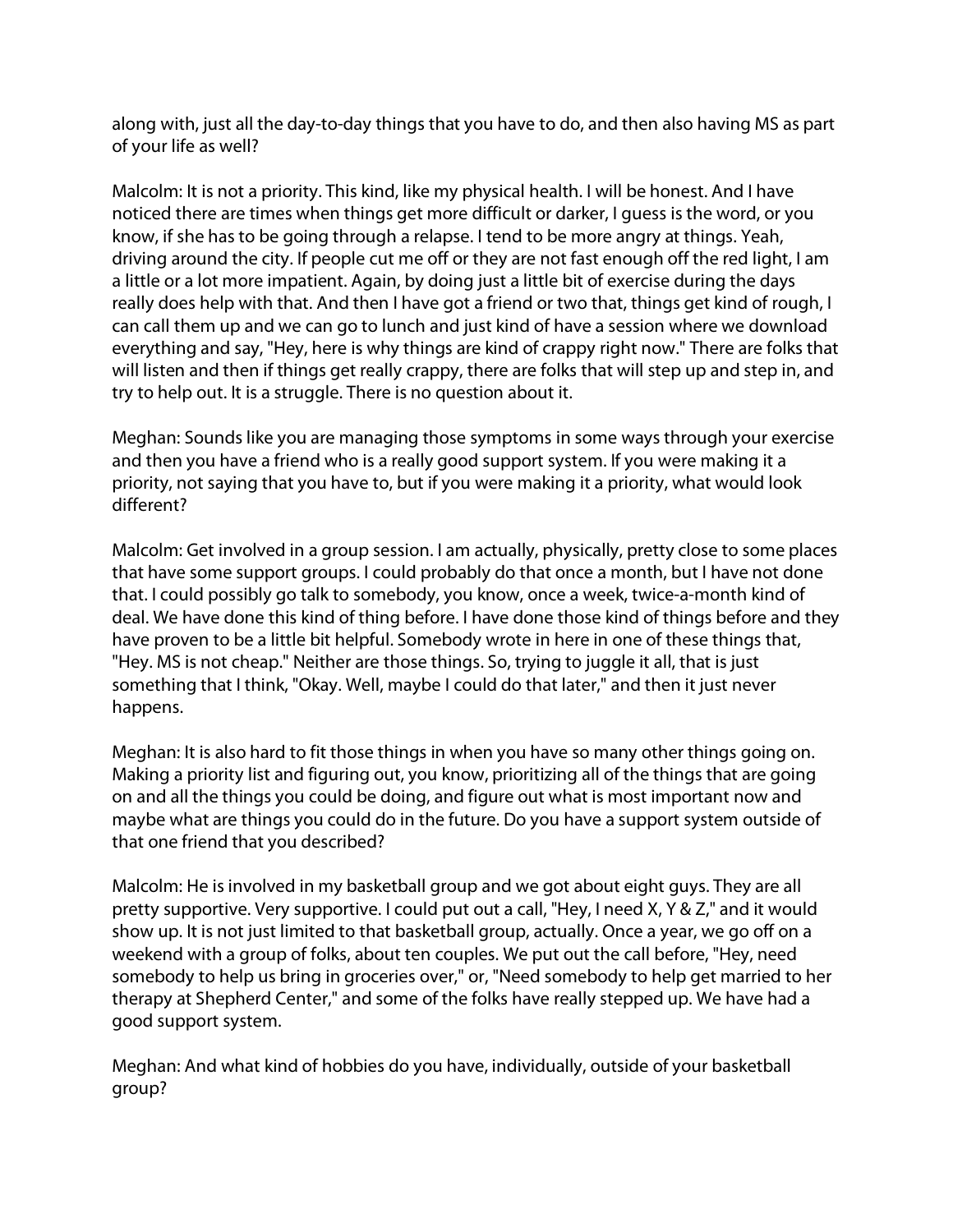Malcolm: Work and take care of Mary, and basketball. The things that I do in basketball are the things I look forward to. My daughter laughs at me, she says, within the first two minutes of introducing myself to somebody new, she says, "Hey, I am Malcolm Newton. My wife has a MS."

Meghan: Thank you so much for answering all of our questions and answering them honestly and openly, and describing both the positive aspects and the things that maybe you would like to continue working on. But I would like to kind of turn it over to Mandy to see if she has any final questions for you.

Mandy: Malcolm, you sound like a wonderful support partner and an amazing person. We appreciate your time and your honesty with this conversation. We just want to ask you any advice or final thoughts you would have or that you would offer to others in this role of a support partner that may help them improve or optimize their own physical health?

Malcolm: You got to get out and make time for yourself because that, sometimes, is the only time that it is not front and center in your brain. For instance, I do not know why I do this, if I go to the grocery store and get something, something in me makes me feel like I need to hustle and get back. Although we are not there. We are not at that point, but there is just some kind of little bit of anxiety in me that, "Hey, I have to go get all this stuff and I got to find it, and I got to get home." Tomorrow, I am supposed to go on a business trip to South Georgia. I am going to be thinking about getting back home and what is going on at home most of the time. Once I am done with my meeting, I am going to be hustling home. When I get home, everything will be fine, but there will be that anxiety. But when I am out doing my basketball or my weight training or something athletic or physical, I always, it is remarkable that, when I am done and I start walking to my car, I remember, "Oh, okay. Well, now what I need to do for Mary?" But I am also reminded, hey. Wow. For that hour and a half, I was not thinking about, "I need to go to the grocery store. What are we doing this afternoon? What do I need to do? Do I need to watch clothes or whatever," again, the activity gives my brain the hour and a half where it is not front and center, and it is needed and refreshing, I will say.

Mandy: Wonderful. Thank you. Meghan, do you have any final questions for Malcolm?

Meghan: What final thoughts do you have for others who are new support partners, or somebody who just found out their partners was diagnosed with MS?

Malcolm: We were in the Can Do MS program again in March. A lot of folks were newly diagnosed and they were talking, "Hey, it is not all that bad. My wife can still work. My husband can do this. My partner can do that. Things are going good." Hell, back, because we had been starting in to, you know, this last five year period where things started to kind of go from relapsing, re-admitting to secondary progressive, where it is really-- gosh, it is such a slow decline and there is no real proven, total way to stop it or slow it, even though we are trying with medication. Number one, I want to say get with your doctor and make sure you